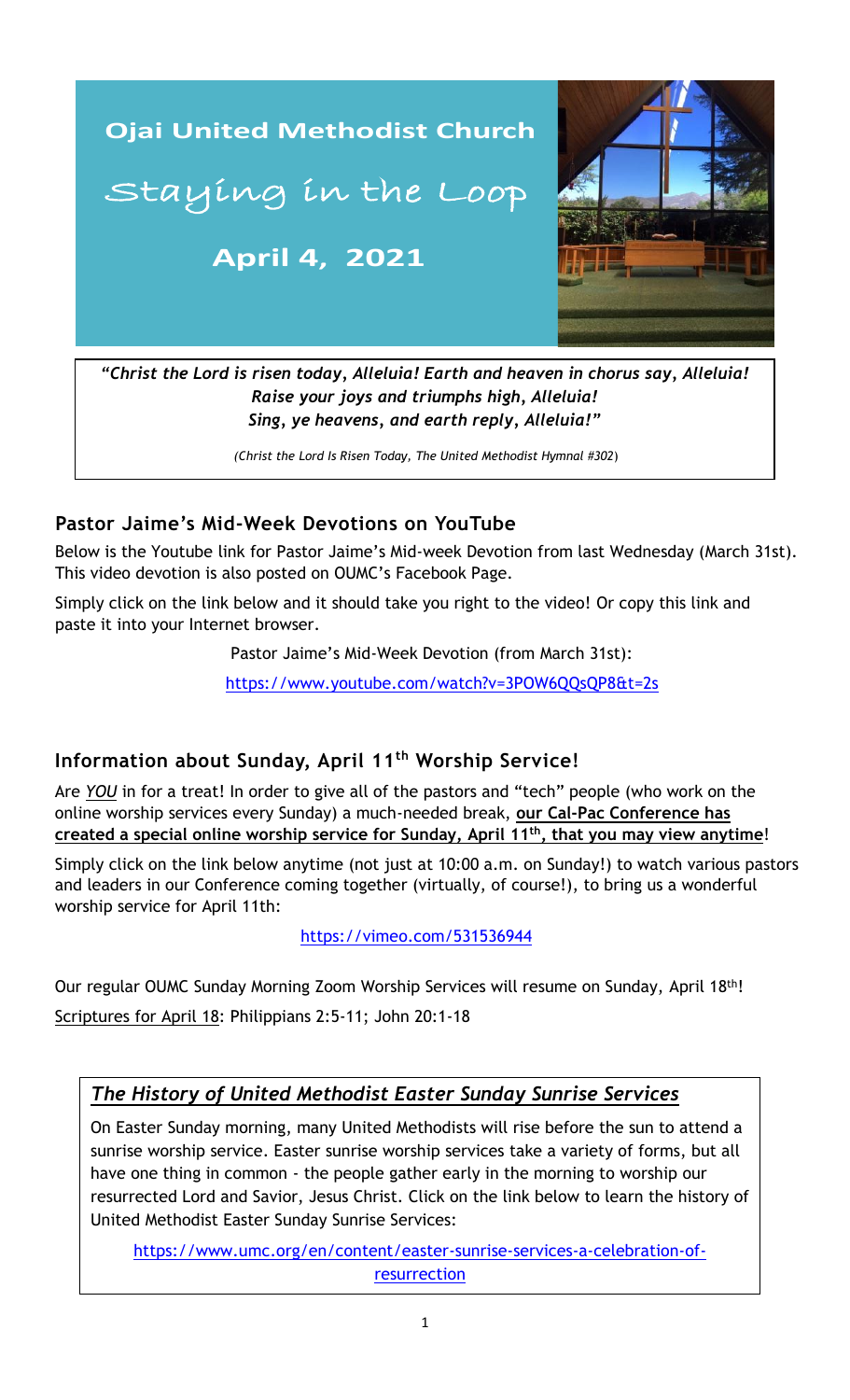## **Reservations Needed for In-Person Sunday Worship Services**

**Sunday, May 2nd** is getting closer and closer... and soon our beautiful Sanctuary will be open for in-person, limited capacity Sunday morning worship services!

If you would like to attend an in-person worship service (from May  $2<sup>nd</sup>$  on), please remember that **everyone must make a reservation prior to physically coming to church**.

To make a reservation, **please call the church office OR contact Pastor Jaime (via phone call, text, or email) BY 12:00 NOON on the THURSDAY right before the Sunday worship service you would like to attend**. Be sure to tell us how many people will be coming with you (and therefore seated next to you), and whether or not everyone in your "party" has been doubly (or fully) vaccinated. Please also remember to bring your mask with you to wear during worship service (even if you have been doubly/fully vaccinated).

More information will be coming out in the following weeks – but if you have any immediate questions or concerns, please feel free to contact Pastor Jaime.



## **Pray Unceasingly…**

Although we are not currently able to gather in person to worship or pray, we most certainly can still pray together! As the Apostle Paul wrote in his Epistle to the Romans (Chapter 8), "*Nothing can separate us from the love of God through Christ Jesus*." Prayer connects us all, as God's Children. And nothing can ever separate us!

This week let us be in prayer for each other and for our dear brothers and sisters listed below.

**For strength and health**: Bob Rusch (recovering from bronchitis); The family of Lyle Stevenson (Nancy Dennis' brother); Jennie Leidig (recovering from a bad fall and pneumonia); Linda Aldous (recovering from back surgery on March 16<sup>th</sup>); Kevin Ball (Jean Ball's grandson, who suffered a stroke); Greg (friend of Angie, Lee Criger's daughter, recovering from brain surgery); The family of Kathy Pickett (friend of Valerie Tholl's who passed away from cancer); Linda Margeson, Brenda Nelson and Bob Murphy (Marie Forrest's cousins); Jesse Rusch; Lisa (Doreen's niece); Katie (friend of Soni Wright); Carol Longhom; Aleena (granddaughter of the Dennis's); Linda Harris; Laurie King; Stella Lorraine Preston.

**Our homebound friends:** Lorayn Nelson, Robin Chambliss, Bob Unruhe, Norma Mitrany, Elaine Nelson, Allen Spencer, Pauline Malos, Lynn Hernandez, Jeanne Keyser, Pauline Larwood.

**For our Covenant Churches:** La Cañada UMC and Pastor Karin Ellis; Pacoima First UMC and Pastor Lydia Waters.

**For our Church Leadership:** North District Office; Rev. Jim Powell; staff and district leaders; Cal-Pac Conference; Bishop Grant Hagiya; staff and conference leaders.

#### **Other prayers:**

\_\_\_\_\_\_\_\_\_\_\_\_\_\_\_\_\_\_\_\_\_\_\_\_\_\_\_\_\_\_\_\_\_\_\_\_\_\_\_\_\_\_\_\_\_\_\_\_\_\_\_\_\_\_\_\_\_\_\_\_\_\_ uncertain; all who are navigating how to remain connected with loved ones; Immigrants and All those effected by COVID-19; all people in the work field battling and working with COVID-19 head on; all who are quarantined; all who are alone in hospitals; all who are facing financial issues due to loss of jobs and/or unemployment; all who are feeling anxious and their families; a sense of community among students; our UMC Denomination; Veterans those serving and their families; Ojai's Homeless neighbors; the continued actions of justice in the Black Lives Matter movement; the young people who are demanding change with respect, peace, and their powerful voices; for the mental health and stability of all people during these trying times…

## *GOD… IN YOUR MERCY… HEAR OUR PRAYERS. AMEN!*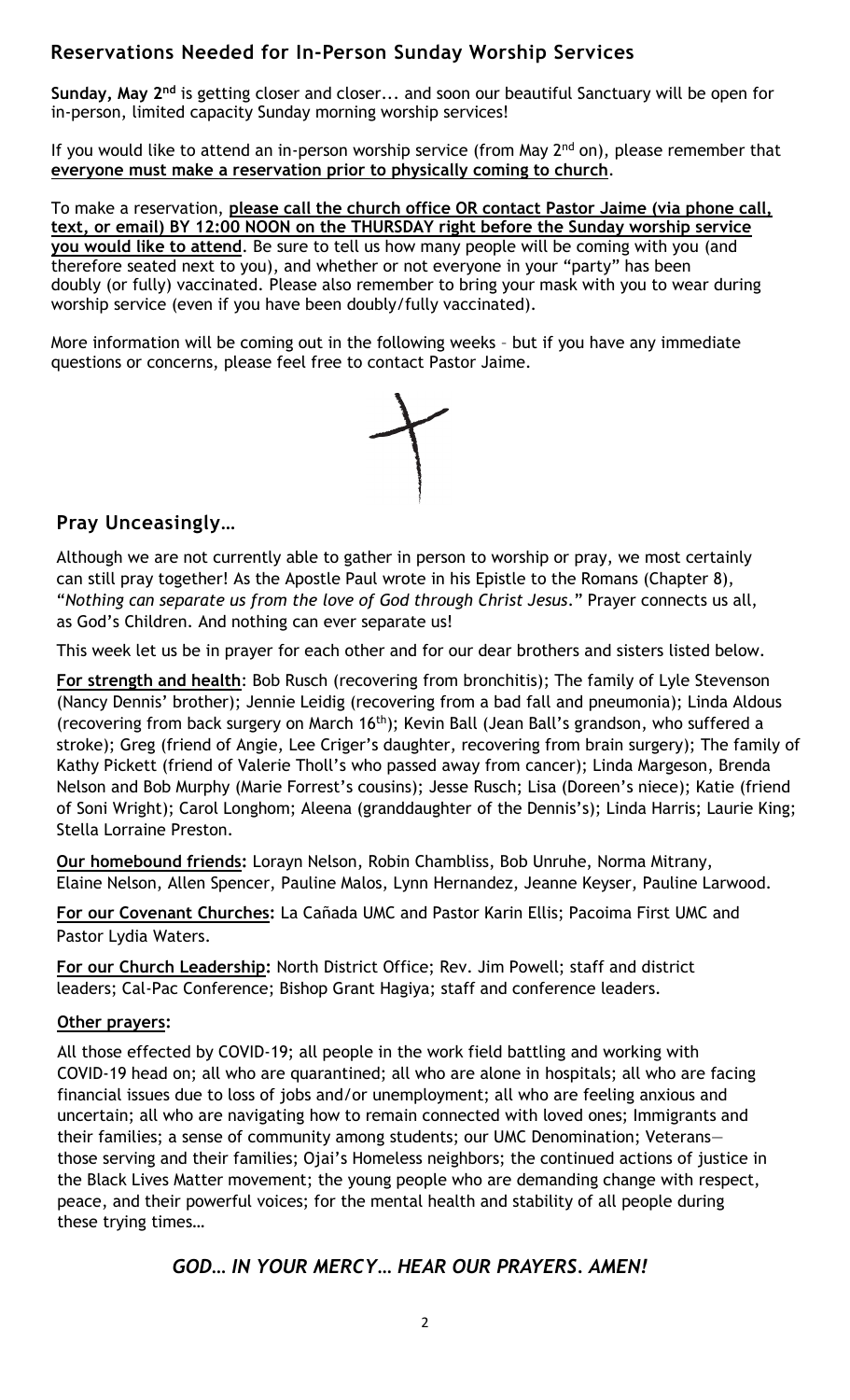# *From the Pastor's Desk...*

During my first pastoral appointment back in 2014, I served two small United Methodist churches in the rural (*and equally as small*) communities of Stratton and Kirk, Colorado. One day I had the pleasure of driving to Burlington, Colorado (a city about 30 miles east of Stratton, almost to the Kansas state line) with the oldest and dearest member of Stratton UMC. Her name was Dorothy Brown. She had a few things she needed to tend to in Burlington, as did I, so I offered to drive her. Well, pulling into – and out of – Dorothy's driveway was a bit of a challenge: it was a very long and narrow driveway. So, as I pulled into her driveway Dorothy came from her kitchen door. Dorothy and I greeted each other as she climbed into the front seat. And as I was backing out, I had a little trouble navigating that narrow, long driveway. I couldn't really tell how far over I was to one side or the other and feared I might back out crookedly and end up wiping out her beautiful flower garden! So, Dorothy said, "You see that big tree in my neighbor's yard across the street? *Just keep that big tree in the center of your rearview mirror*, and you'll come out just fine." There was Dorothy, the quintessential, caring, nurturing, retired teacher, *unknowingly* providing me with a wonderful Christian message!

"*Keep the big tree in the center*." Is there any more vital direction for us Christians?! No matter how crazy and busy our lives get; no matter in how many directions we're pulled or how many times we meet ourselves coming and going; as long as we "*keep the big tree in the center*" keep God in the center of our lives as our spiritual grounding - we'll come out fine. Psalm 119:33- 37 says, in essence, the same thing: "*Lord, teach me what your statutes are about, and I will guard every part of them. Help me understand so I can guard your Instruction and keep it with all my heart. Lead me on the trail of your commandments because that is what I want. Turn my heart to your laws, not to greedy gain. Turn my eyes away from looking at worthless things. Make me live by your way*" (Common English Bible). All we need to do is to look for and center "the big tree" to *see* God and remember the Holy Spirit is the *absolute center* of our lives. But sometimes that's easier said than done, isn't it? In reality, the busyness of our human nature and our innate desire for control often times "squeezes" God into the background - the back seat and the rear-view mirror. When we become aware of that happening, it's important to remember that we need to *focus* on keeping God in the center - and front - of our lives every moment of every day.

The more we keep God as the center in our lives, the longer and better we're able to keep ourselves on course. Because we're human, there'll be times when we veer too much to one side: the material, the greedy, the easy, the shallow – or to the other side: the lonely, the hurting, the angry, and the lost. But if we keep the big tree in the center of our rearview mirror, we'll come out just fine. (*Better* than fine, in fact!)

If we can raise ourselves up to a new level of "God consciousness" and "God perception," we can expand our possibilities of experiencing God even more deeply and profoundly than before. The invitation, this week, is to focus on God as the center of your life and to allow the full, abundant, undiscovered capacity of the Holy Spirit to stay in the center of your view and transcend your heart.

And to think this long, introspective reflection was born from an innocent comment Dorothy made so that I wouldn't mow down her flowers by backing out of her driveway crookedly. I guess life truly *is* all about perception!

Yours in Christ, Pastor Jaime